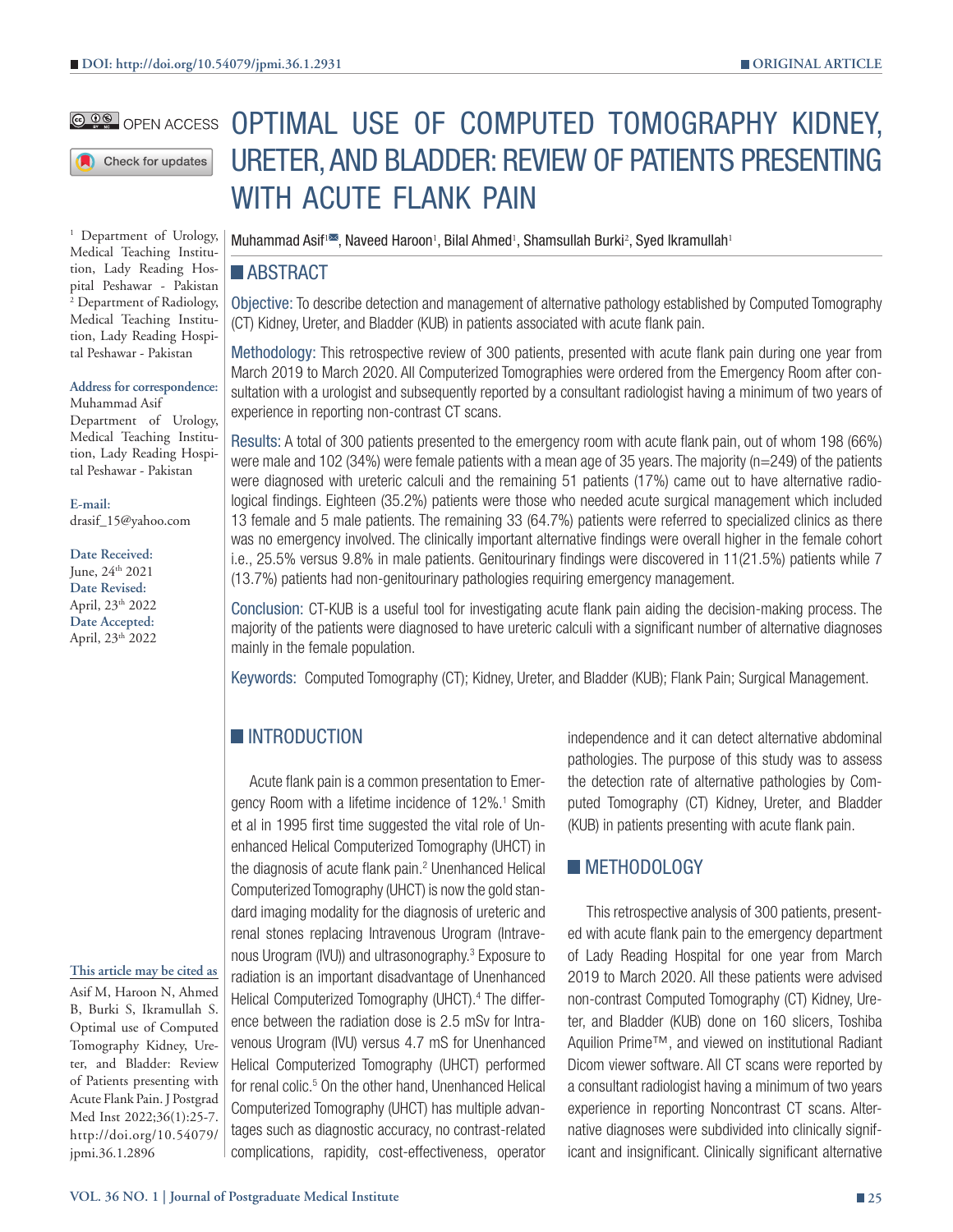diagnoses were those that required emergency management while clinically insignificant diagnoses required deferred treatment. The alternative pathologies were further subdivided into genitourinary and non-genitourinary for ease of assessment.

## **RESULTS**

A total of 300 patients presented to the emergency room with acute flank pain, out of whom 198 (66%) were male and 102 (34%) were female patients with a mean age of 35 years. The majority (n=249) of the patients were diagnosed with ureteric calculi and the remaining 51 patients (17%) came out to have alternative radiological findings (Fig 1). Eighteen (35.2%) patients were those who needed acute surgical management which included 13 female and 5 male patients. The remaining 33 (64.7%) patients were referred to specialized clinics owing to the fact that there was no emergency involved. The clinically important alternative findings were overall higher in the female cohort i.e. 25.5% versus 9.8% in male patients. Genitourinary findings were discovered in 11 (21.5%) patients while 7 (13.7%) patients had non-genitourinary pathologies requiring emergency management.

#### **DISCUSSION**

Ureteric lithiasis is very common in our part of the world. These patients usually present with acute flank pain. Noncontrast Computed Tomography (CT) Kidney, Ureter, and Bladder (KUB) is the gold standard investigation for these stones with a sensitivity and specificity of 96-100 %.<sup>6</sup> Noncontrast Computed Tomography (CT) Kidney, Ureter, and Bladder (KUB) is rapidly performed, without needing iodinated contrast and bowel preparation.6-9 The detection rate of alternative pathologies in this study is 17% which is comparable with a similar study by Nadir et al 2012 who detected alternative pathologies in 14 % of patients.<sup>10</sup> Sarofim et al 2016 diagnosed 33.5% with alternative pathologies but only 7% had clinically significant diagnoses requiring acute management. Likewise, in various other similar studies, the rate of detection of alternative pathologies ranged from 10 to 15%.<sup>9,11</sup> Urologists and Emergency physicians are more apt in diagnosing ureteric calculi on Computed Tomography (CT) Kidney, Ureter, and Bladder (KUB) in as many as 67 % of cases while the figures are quite lower among other specialists (43%). The detection rate of ureteric calculi is significantly high in our study (83%) considering the fact Computed Tomography (CT) Kidney, Ureter, and Bladder (KUB) is primarily advised by a consultant urologist. keeping in view our detection rate of alternative pathologies (17%), which is somewhat comparable to alternative diagnosis among urologists  $(12%)$  and ED physicians  $(18%)$ .<sup>12</sup> In the female population, the detection rate of ureteric calculi is low while alternative pathologies are diagnosed more frequently compared to the male population.13,14 Similar findings are discussed in our study which indicates that the female population needs more detailed evaluation before exposing them to radiation.

Ahmed et al emphasized that Computed Tomography (CT) Kidney, Ureter, and Bladder (KUB) should be advised to those patients who present with flank pain having had a prior history of urolithiasis, flank tenderness, dysuria, and/or microscopic hematuria. Whereas, the rest of the patients need to be first worked up with ultrasound and x-ray KUB only to be followed by Computed Tomography (CT) Kidney, Ureter, and Bladder (KUB) in case of inconclusive previous radiology.9

This study has its share of limitations, firstly in being a retrospective analysis followed by a lack of standardized protocol for Computed Tomography (CT) Kidney, Ureter, and Bladder (KUB) reporting. In addition, there were delays involved when it came to the timely release of reports as well. The final limitation was our inability to follow up with these patients with further imaging and biopsies to confirm our alternative pathologies.

#### **CONCLUSION**

Computed Tomography (CT) Kidney, Ureter, and Bladder (KUB) is a useful tool for investigating acute flank pain aiding the decision-making process. The majority of the patients were diagnosed to have ureteric calculi with a significant number of alternative diagnoses mainly in the female population. A concerted effort in terms of assessment is needed especially in female patients before ordering Computed Tomography (CT) Kidney, Ureter, and Bladder (KUB) to optimize its use in a clinical setting.

## **REFERENCES**

- 1. Trinchieri A. Epidemiology of urolithiasis: an update. Clin Cases Miner Bone Metab. 2008;5(2):101-6.
- 2. Smith RC, Rosenfield AT, Choe KA, Essenmacher KR, Verga M, Glickman MG, et al. Acute flank pain: comparison of non-contrast-enhanced CT and intravenous urography. Radiology. 1995;194(3):789-94. DOI: 10.1148/ radiology.194.3.7862980
- 3. Ahmed F, Zafar AM, Khan N, Haider Z, Ather MH. A paradigm shift in imaging for renal colic-Is it time to say good bye to an old trusted friend. Int J Surg. 2010;8(3):252-6.
- 4. Homer JA, Davies-Payne DL, Peddinti BS. Randomized prospective comparison of non-contrast enhanced helical computed tomography and intravenous urography in the diagnosis of acute ureteric colic. Australas Radiol. 2001;45(3):285-90. DOI:10.1046/ j.1440-1673.2001.00922.x
- 5. Denton ER, Mackenzie A, Greenwell T, Popert R, Rankin SC. Unenhanced helical CT for renal colic--is the radiation dose justifiable? Clin Radiol.